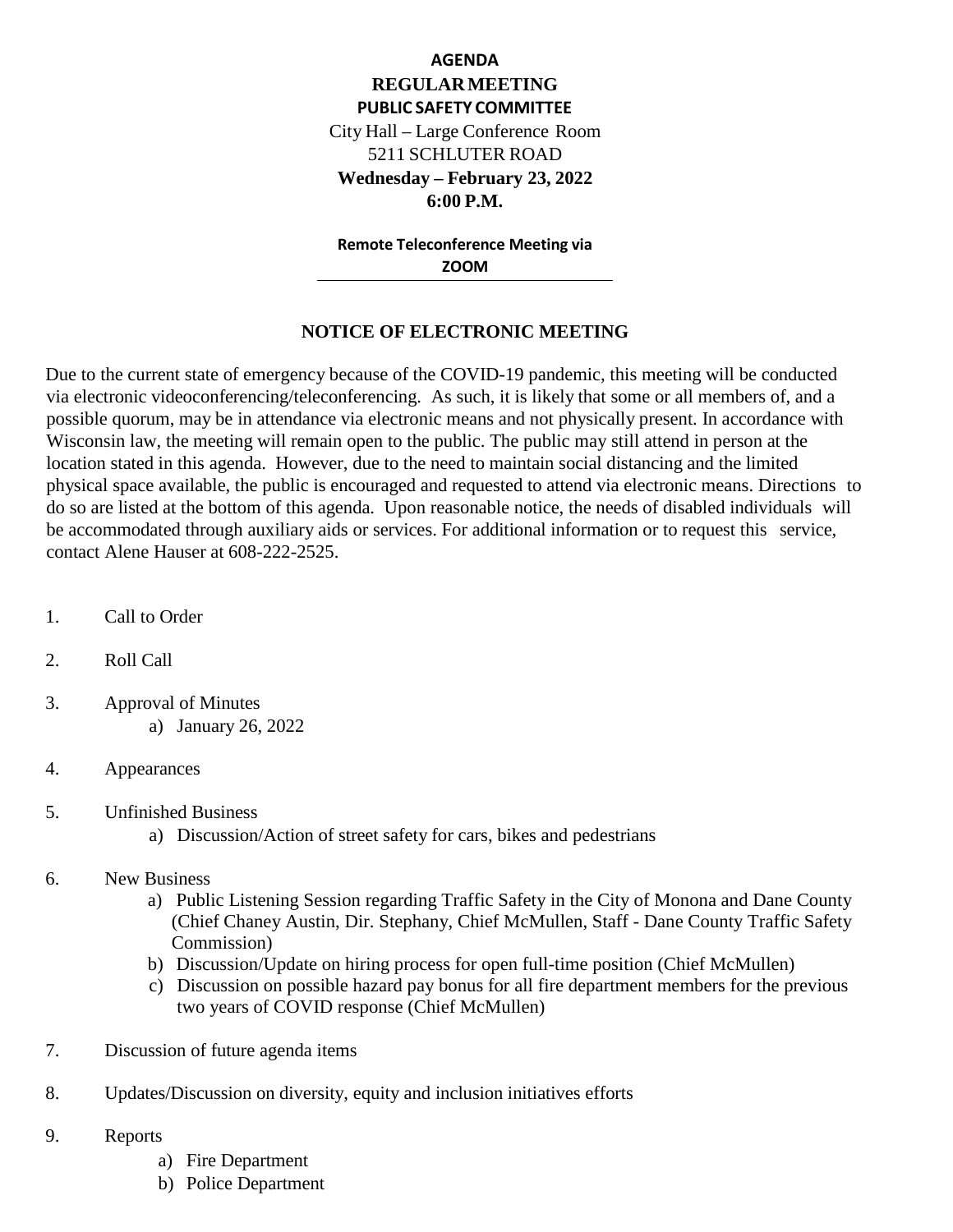- c) Building and Code Inspection
- d) Police and Fire Commission
- 10. Next meeting date: March 23, 2022
- 11. Adjournment

## **DIRECTIONS TO ATTEND MEETING ELECTRONICALLY**

You may attend via videoconference at

<https://us02web.zoom.us/j/87395403748?pwd=Z0FGU1dnbW9ON21RQjZDczFtQ3A5Zz09> or by downloading the free Zoom program to your computer at [https://zoom.us/download.](https://zoom.us/download) At the date and time of the meeting log on through the Zoom program and enter Meeting ID: 873 9540 3748 Passcode: 000588

You may attend via telephone conference by calling the following phone number:

PHONE NUMBER: 1-312-626-6799 / MEETING ID: 873 9540 3748 FOLLOWED BY # 000588

Please mute your phone when not speaking to ensure best possible audio quality.

## **PUBLIC APPEARANCE BY ZOOM**

Persons interested in publicly appearing before the Public Safety Committee via computer or phone on the Zoom application are asked to submit an [Appearance](https://www.mymonona.com/FormCenter/CommitteeApplication-11/Appearance-Before-a-Committee-Citizen-Co-82) Before a Committee form [so](https://www.mymonona.com/FormCenter/CommitteeApplication-11/Appearance-Before-a-Committee-Citizen-Co-82) that we can accommodate all online and phone requests to speak. Please submit your form as soon as possible. Requests will be accepted before and during the meeting until the Appearances section is closed. Requests submitted after the Appearances section is closed will not be able to speak. Link to form: [https://www.mymonona.com/FormCenter/CommitteeApplication-11/Appearance-Before-a-Committee-](https://www.mymonona.com/FormCenter/CommitteeApplication-11/Appearance-Before-a-Committee-Citizen-Co-82)[Citizen-Co-82](https://www.mymonona.com/FormCenter/CommitteeApplication-11/Appearance-Before-a-Committee-Citizen-Co-82)

## **WRITTEN COMMENTS**

You can send written comments on agenda items by emailing [policechief@ci.monona.wi.us](mailto:policechief@ci.monona.wi.us)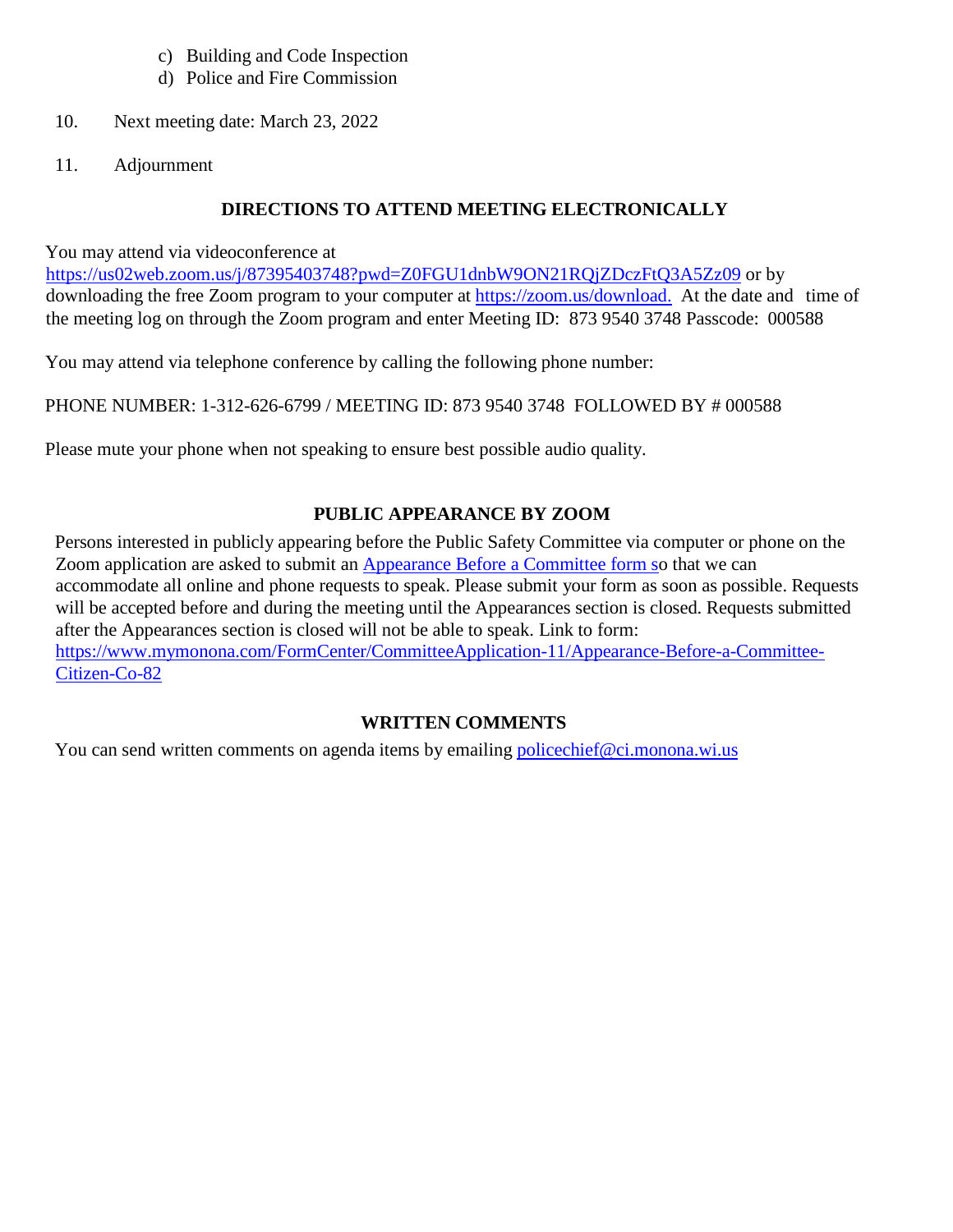## **CITY OF MONONA PUBLIC SAFETY COMMITTEE ZOOM 5211 Schluter Road Wednesday-January 26th, 2022**

#### **MINUTES**

#### **1. Call to Order**

**a)** Chair Thomas called the meeting to order at 6:00pm

## **2. Roll Call**

- **a)** Committee member present: Kathy Thomas, Connie Miley, Chris Henderson, Jim Bisbee, Mark Zwart, Nancy Moore, Larry Reed, Joe Fontaine
- **b)** Committee members absent: Angela Davis
- **c)** Staff members present: Police Chief Brian Chaney Austin, Fire Chief Jerry McMullen, Assistant Chief Sara Deuman

#### **3. Approval of Minutes**

**a)** November 24, 2021: A motion was made by Jim Bisbee, second by Larry reed, to approve the minutes of November  $24<sup>th</sup>$ , 2021 meeting. Motion passes by unanimous voice vote.

#### **4. Appearances**

**b**) No one registered of appearances.

#### **5. Unfinished Business**

**a)** Discussion/Action of street safety for cars, bikes and pedestrians

Stated by Chief Brian Chaney Austin, the Dane County Traffic Safety Commission asked to conduct a public listing section in regards to traffic safety and the results produced by the traffic survey that was released late last year. The Public Works director and Chief Chaney will take part in talking about what the City has done and plans put in place. The request is for this to be held on the February 23<sup>rd</sup> meeting of the Public safety committee.

Chair Thomas, recommends posting on City website, Library, Parks Department, and various newsletters. Alderperson Moore suggested it be put in the City newsletter.

#### **6. New Business**

## **a) Discussion/Action on opening a conversation with Maple Bluff FD about providing EMS services via contract**

Chief McMullen stated that he and Maple bluff FD have discussed providing mutual beneficial services for one another. We are the closest EMS/Fire department to Maple bluff with an estimated time of a 7 minute driving distance. They will meet to discuss what exactly each department is expecting from one another. There is a lot of benefits that can come with this, one being providing additional staffing with cross credentials. Maple bluff currently have 27 staff volunteer all licensed for Fire and EMS.

-Jim Bisbee, Will they be responding from Monona or Maple Bluff? Chief McMullen states it's a case by case basses, they would be able to provide Monona with extra staffing and another ambulance if needed.

-Larry Reed, Maple Bluff gets their ambulance coverage thought Ryan brother. Is there be an issue with that coverage? And response time? Chief McMullen states he drive from the Monona Fire to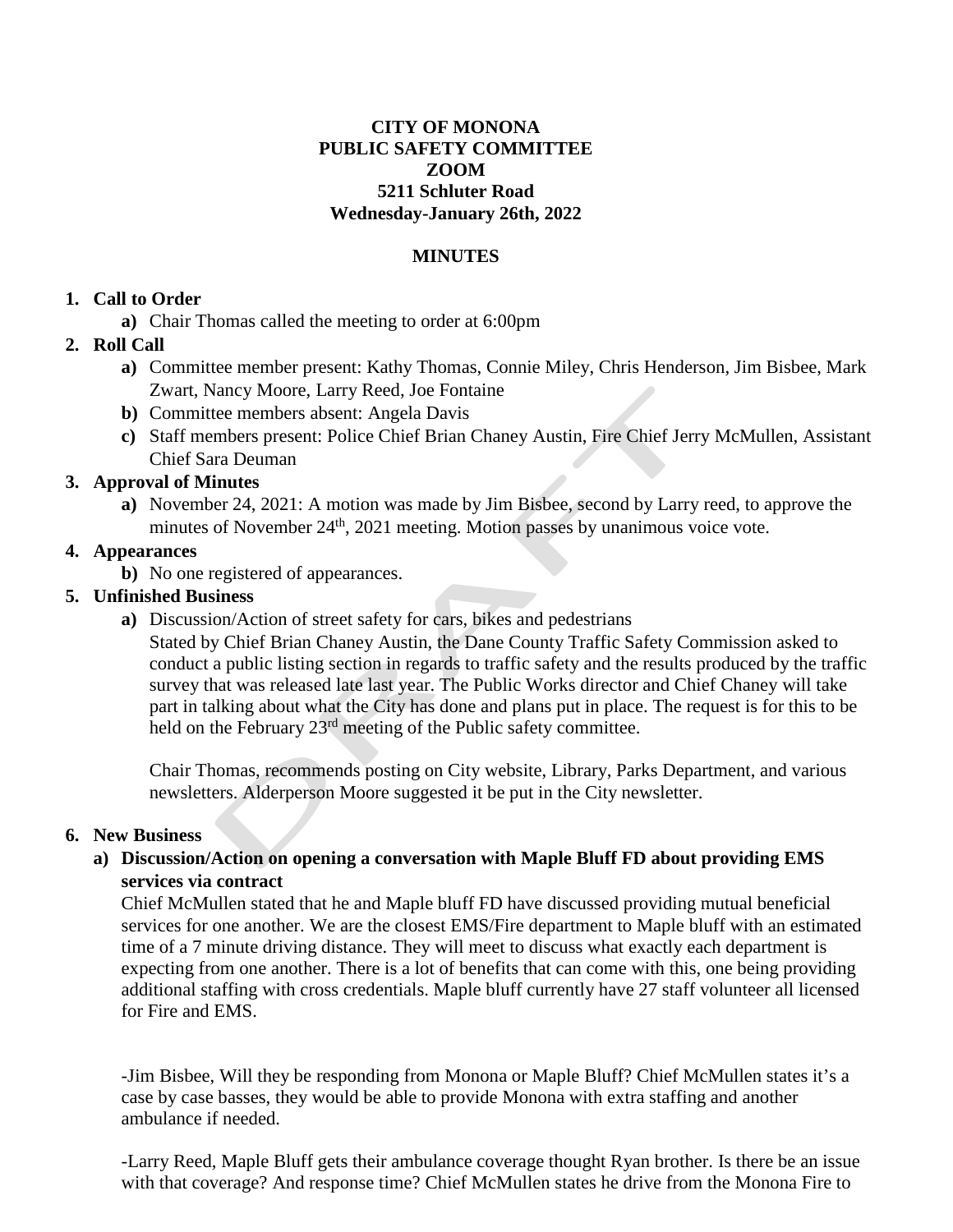Maple Bluff non-emergent and got there in 8 minutes. There are concerns with the coverage through Ryan Brothers for Maple Bluff. Ryan Brothers is located on Park St so it's a considerable response time for Maple Bluff. This is why they are required to be license as basic and advance EMT to continue patient care all the way to the hospital.

#### **b) Discussion/Action on current AFG grant for SCBA- update on progress**

Chief McMullen, the SCBA was ordered back in November, the bill has been paid and the \$198,000 dollars was reimbursed by the government and our \$10,000 dollar share has been paid. It will be in the station late this week or early next week and the training for them will start first week of February and on the truck by March first.

No questions or comments.

## **c) Discussion/Action to consider increasing LTE wage from \$18/hr. to \$20/hr. using existing budgeting amount**

Chief McMullen shared that currently in Dane County, the average for LTE is \$20.50/hr. We're at \$18/hr and we're also 1 of 2 agencies that require our volunteers to be certified in fire as well. So we require extra certification and the lowest pay. Using our current budget, we are budgeted for 216 hrs a month to pay our LTEs. We also lost one of our biggest LTE Howard who took a full time positon in Montana. Leaving us with 160 hours of time in January. Those hours left over would account for \$1/hr for the rest of the year. We rarely reach 216 hrs in a month, so Chief lowered it by 12 hours giving us 204 hrs a month which will allow us to raise the LTE wage from \$18/hr to \$20/hr. This will allow us to attract more coverage from our LTEs.

No questions or comments

Chief McMullen requesting motion to recommend to council, Alderperson Moore move, Connie Miley  $2<sup>nd</sup>$ . Motion passes by unanimous vote.

#### **d) Discussion/Action on possible full-time hiring process/ LTE hiring process**

Chief McMullen shared that one of our full time LTE accepted a position with the City of Madison. We also lost a volunteer during the hiring process. We will do an internal hiring process for a new LTE. There are a few candidates from our volunteers that meet the requirements for the job description. Chief is also bringing on a new LTE middle of the month to get her active by March 1<sup>st</sup>, and she will be one of the six possible internal candidates. Chief will reach out over the next couple weeks to see how the PFC would like to be involved and how the hiring process will work.

Chair Kathy Thomas any more questions or comments? No questions or comments

#### **e) Discussion/Action on updates to Monona Police Canine Policy**

Chief is looking for recommendation from PSC and Council to approve change to K9 policy. We have received input from various K9 programs and the public who has concerns of the deployment of the K9. Example of which is the removal of language that allowed K9 to be deployed for crowd management.

Operational and procedural paragraphs were added on how the patrol dog is utilized, required training, and our response to outside agency K9s.

Chair Kathy Thomas any more questions or comments?

-Mark asks clarification on the policy stating K9 not to be used or requested for anyone under the influence of drugs/alcohol or mentally ill. Wouldn't a K9 be helpful?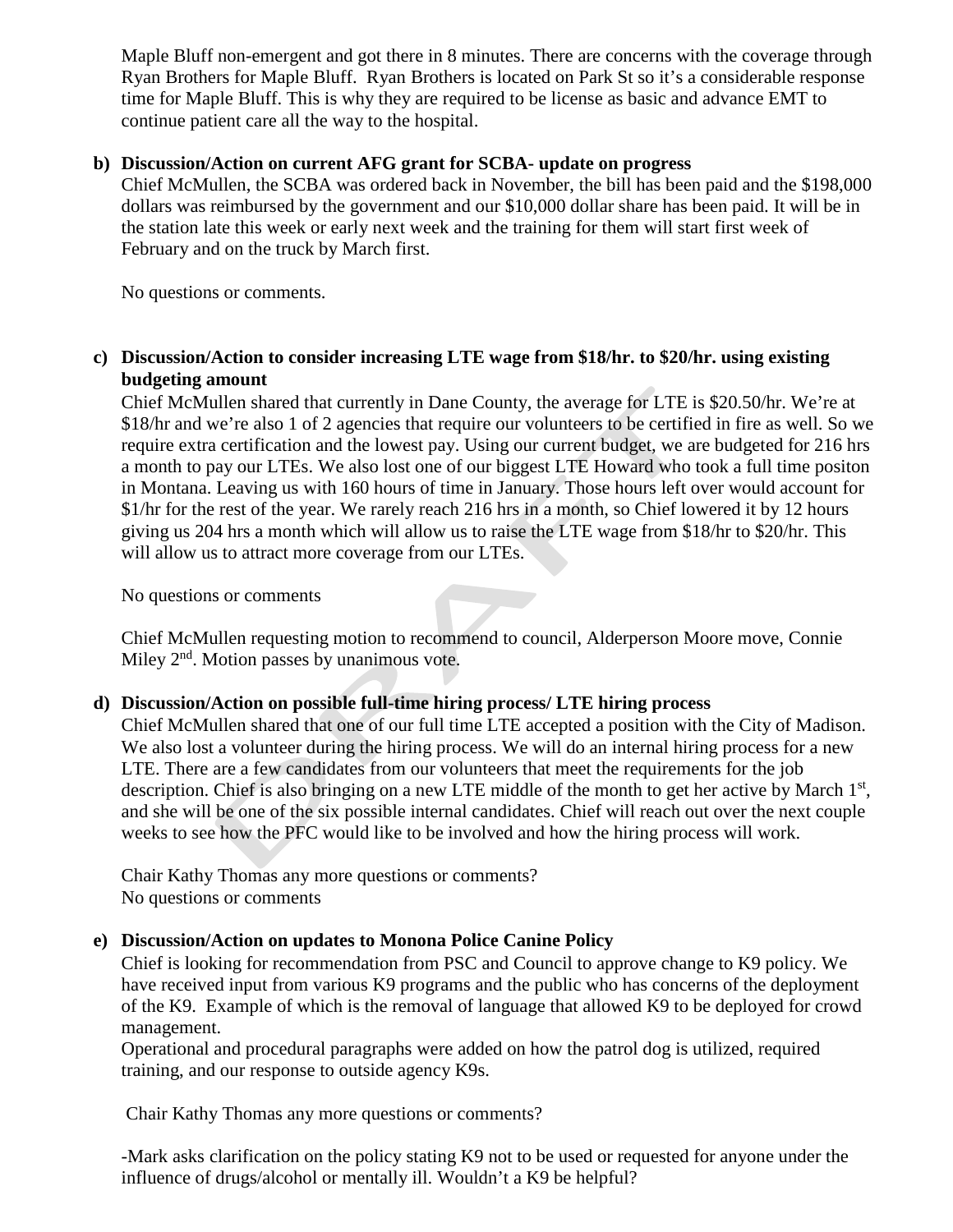Chief Chaney clarifies that K9 is not to be used for the apprehension of those in those category. Chief is open to receiving feedback on possible language change to make that more clear.

-Larry read asks about patrol vehicles and the transportation of the K9.

Chief Chaney states we currently have an unmarked squad that transports the K9 but we are looking to expand the Unit in the future. The additional squad that may also be used to transport the K9.

Motion to recommend approval of policy to council. Mark Zwart move, Jim Bisbee 2nds, motion passed by unanimous vote.

## **f) Discussion/Introduction of the Monona Police traffic Dashboard**

Chief Chaney shares that our records management consortium analyst provided a public facing dashboard that holds some of our traffic data. This map is important to demonstrate where our hazards are in regards to crashes and where we dedicate our resources. There has been concerns from various members of the public as to why we aren't able to focus enforcement in the residential areas. We do patrol the residential areas but the map and data shows why our focus areas are concentrated on major roads and the beltline.

Chair Kathy Thomas any more questions or comments?

-Alderperson Nancy Moore recommends adding the amount and data of each incident since it's so clustered together

Chief Chaney shares that you're able to zoom in and out of the map to better see each incident as well as scroll to the bottom to see the data for each incident. And you also can change the time frame to control what data will show on the map.

Chair Kathy Thomas any more questions or comments?

No questions or comments

## **7. Discussion of future agenda items.**

No future agendas to discuss.

## **8. Reports**

## **a) Fire department**

-Site survey for the RFP for the public safety building is moving forward -Attended training for diversity and equity. Wants to highlight that right now we are at a 28%

female to male ratio which is enormous. After hiring process believes the ratio will be closer to 33 to 34 % mix ratio.

-Fire brought in 12 new volunteers who are very engaged and have put a lot of training hours. -Working on a live heat mat of call types we frequent that will hopefully go live in April.

## **b) Police Department**

-Our three new employees are doing well. Emma (the officer) is at Blackhawk Tech. Emma (Sal) our Dispatcher has started taking calls and dispatching. And Julie Ribeiro is out on the streets field training and doing well.

-MOPD started the Community Response Team that is comprised of sworn staff. This team will be proactive and receptive to community needs, assist with investigations and help out with problemsolving efforts.

-Staff have been participating in the community engagement requirement. One event is required each quarter.

-Peer Support Program has started up and is alive and well. Our lead officer has connected with our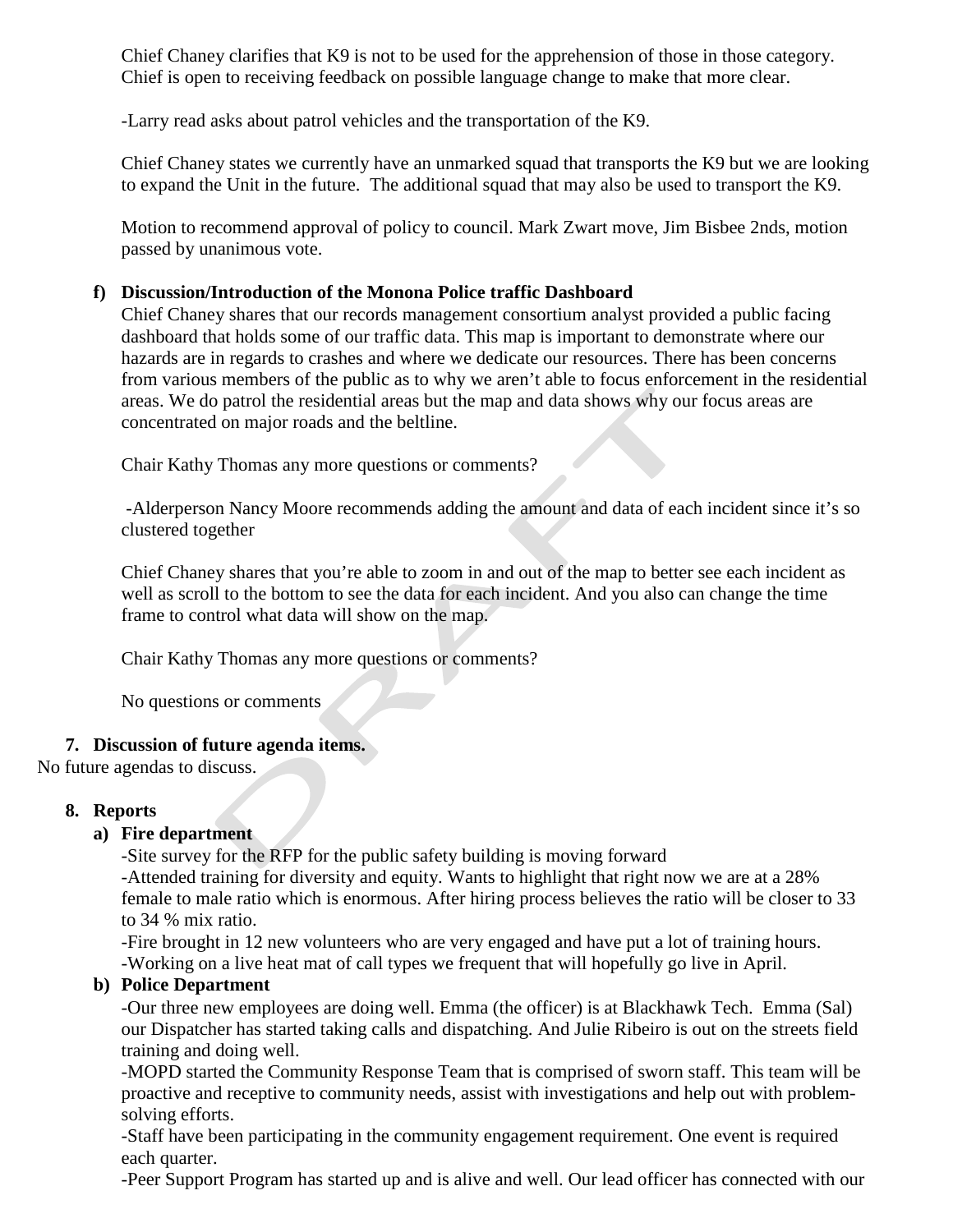EAP program and distributed information to our staff for supportive resources.

-Created our recognition program for employees and community members, a user friendly form has been created and are starting to be turned in. Fire and Police will eventually sit together to come up with an annual award ceremony.

-MOPD is still waiting on parts for new patrol squads received last year.

## **c) Police and Fire Commission**

- PFC met early January to appoint a new Assistant Police Chief Approved to put Emma back on the list to go through the academy again and complete it.

## **9. Next meeting date: February 23rd, 2022**

## **10. Adjournment**

Chair Kathy Thomas motion to adjourn meeting. Joe Fontaine moved, Jim Bisbee 2<sup>nd</sup>. Unanimous vote to adjourn.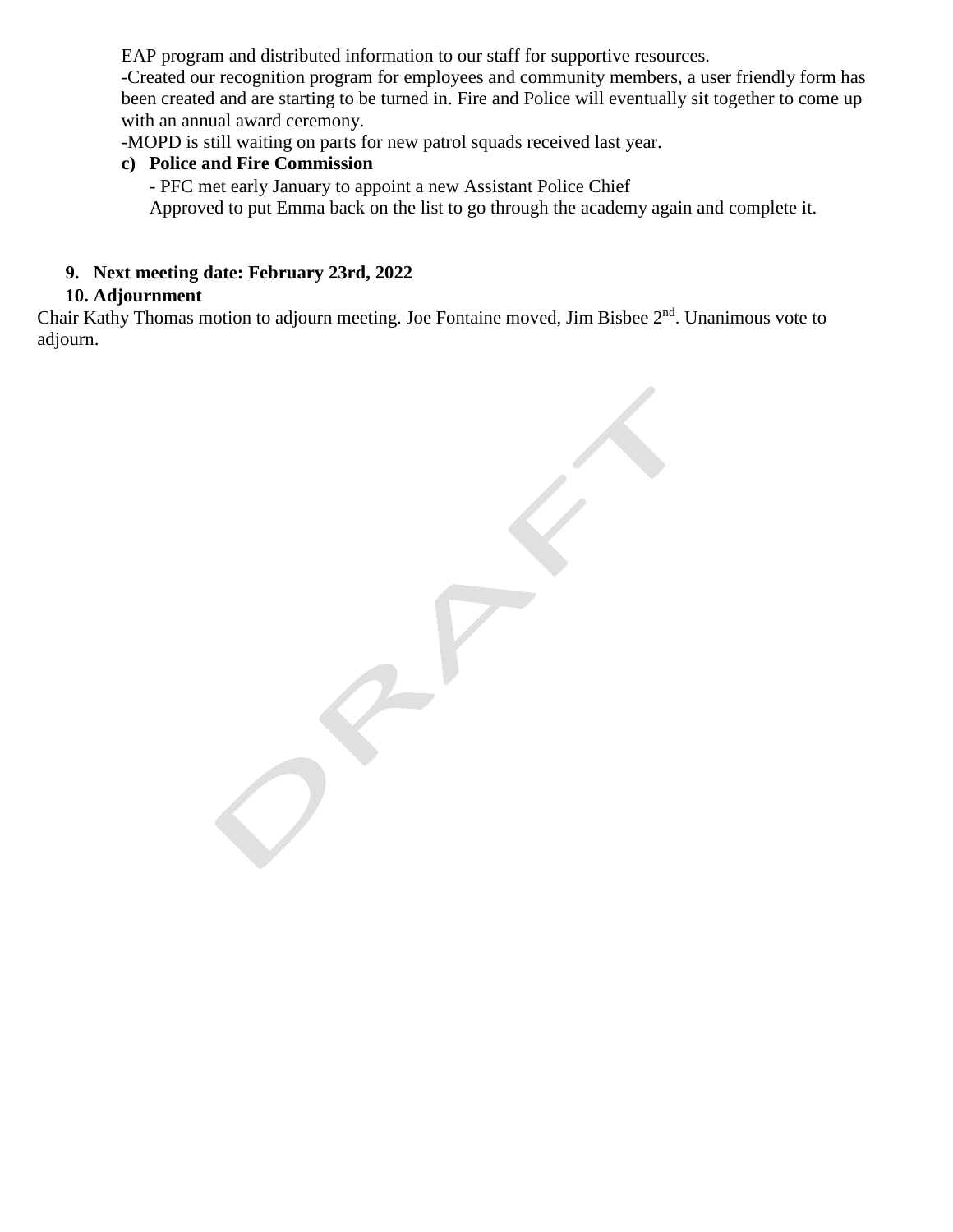#### Hi Chief Austin-

I'm not able to attend the traffic safety listening session, but I was told that I could submit my comments to you.

I live at the corner of Parkway Dr and Shore Acres Rd and have seen so many issues with this intersection, including numerous near accidents. This section of Shore Acres is one way, running from south to north. Many people, including residents of the block of Shore Acres between Coldspring and Parkway Dr, intentionally drive the wrong way down Shore Acres Dr, and often go around the curve from Parkway to Shore Acres at a high rate of speed. There is limited visibility for people making this illegal move because of cars that are typically parked along the east side of Shore Acres, which has caused near head-on collisions with drivers who are heading north on Shore Acres. This limited visibility also impacts pedestrians who are walking west on the south side of Parkway Dr (i.e., walking while facing traffic) from Monona Dr towards Minnequa, who are not visible to drivers as they come around the curve, oftentimes at a high rate of speed. Many people, including the high school students who park in the neighborhood, drive well over 25 mph in this section of the road. Additionally, the stop sign on Parkway Dr at the intersection with Shore Acres is oftentimes ignored by drivers heading east on Parkway Dr from Winnequah, which creates near accidents with the drivers speeding up Shore Acres. I really think more traffic enforcement in addition to a new a stop sign on Shore Acres would be warranted, and would prevent most of these issues. Shore Acres is a road frequently by walkers, joggers, and bikers, and is also used by the driving schools so the road design needs to work for a variety of users.

Thank you Meaghan Cibarich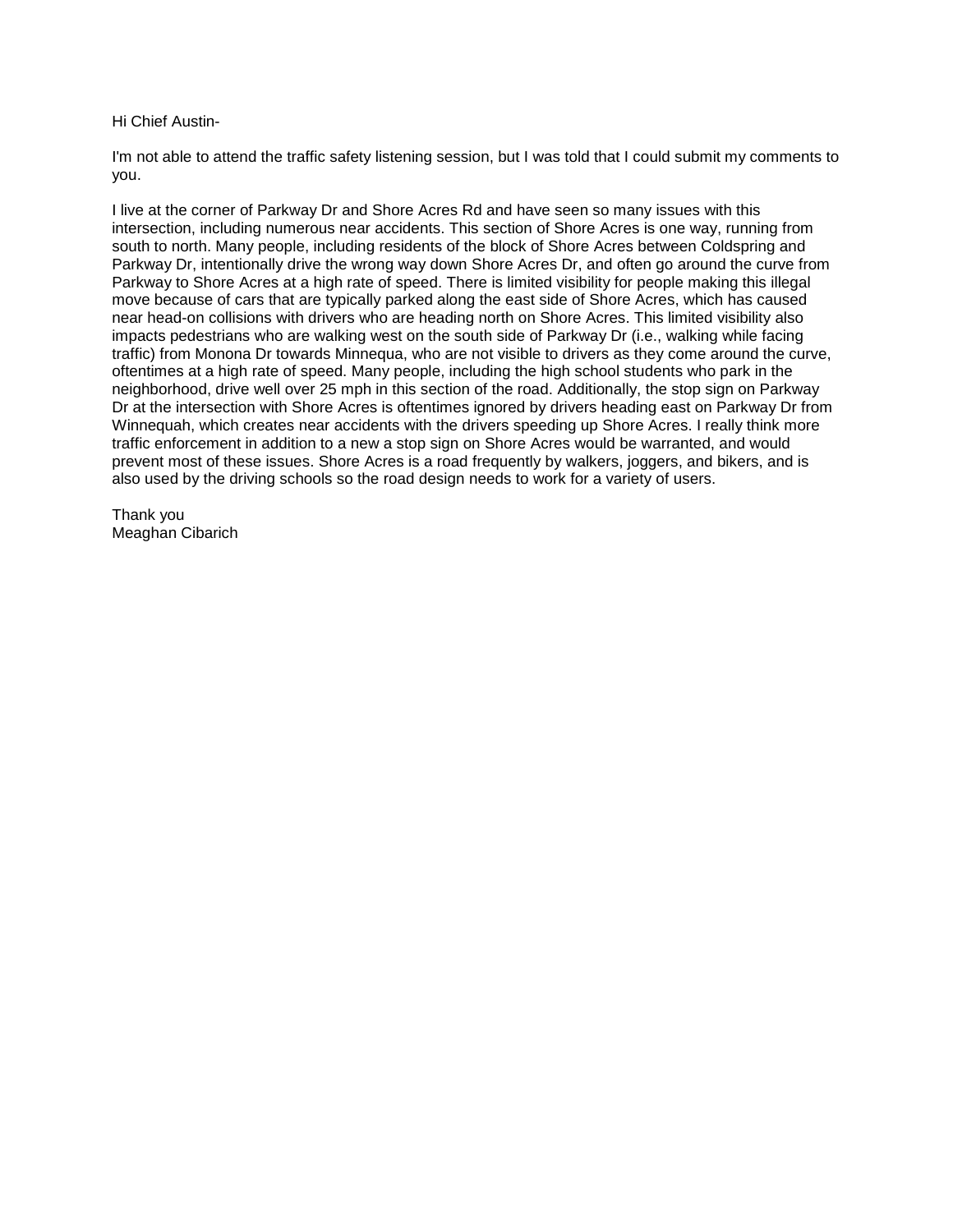#### Hazard Pay Bonus Proposal for Monona Fire Department Utilizing ARPA Funds

In March 2020, our world was turned upside down with the diagnosis and rapid spread of the COVID-19 virus throughout our region and state. As a combination fire department, we rely heavily on our few fulltime staff, LTE's and numerous volunteers to provide the fire and EMS coverage with the City of Monona. Despite the rapid spread of this virus, and the potential impact to emergency services, your Monona Fire Department not only persevered, they continued to provide the SAME level of service that the City residents expected and received pre-pandemic.

Thanks to the guidance and leadership of Interim Chief Eklof, the department pivoted and instituted strict response and transport guidelines immediately. Equally strict cleanliness guidelines were instituted at the station. As such, since March of 2020, the fire department has not suffered a single hour of staffing time lost due to COVID-19. Not one single hour. We have had a total of four diagnosed cases of COVID, all occurring off duty and away from the department. Due to the strict protocols in place, we did not suffer from the uncontrolled spread and use of COVID-19 leave as many other Dane County emergency service departments.

Once of the significant uses detailed for the ARPA payments the City received is that the money could be used to provide hazard or COVID bonuses to staff that worked through the pandemic to provide the services needed. I would like to propose such a bonus to all the members of the Monona Fire Department who have put in thousands of hours risking their own families to help us provide the services to the City.

This would be a one-time hazard pay bonus, applied equally and fairly to every member of the department that is an active member that has responded to calls during this pandemic. I have pulled the data from January 1, 2021 through February 17, 2022 to base this request off of. The year of 2020 is under our previous PCR supplier, and far more difficult to obtain.

I propose a flat \$5.00 per call bonus to be paid to all currently active members that responded to calls dating from January 1, 2021 through February 17, 2022. I would also ask that a flat \$50.00 be added to each volunteer that is on the active list on the next page, as they continued to come down to trainings and other events throughout the pandemic, risking not only their families but their own jobs to do so.

The details and cost are reflected on the next page. This is a very rare opportunity for the City to say thank you in a meaningful way to ALL of our members who have worked and contributed thousands of hours of time during the most difficult time I have personally ever experienced as an emergency services worker.

Our staff is highly trained, dedicated, and has been willing to put their own families at risk to continue to respond when we call. Despite the media, despite the terrifying stories of first responder deaths from COVID, despite their own PTSD and mental wellbeing, they continue to respond. I ask that the City provide a tangible "thank-you" to help THEM out during this time of inflation and uncertainty.

Jerry McMullen Monona Fire Chief